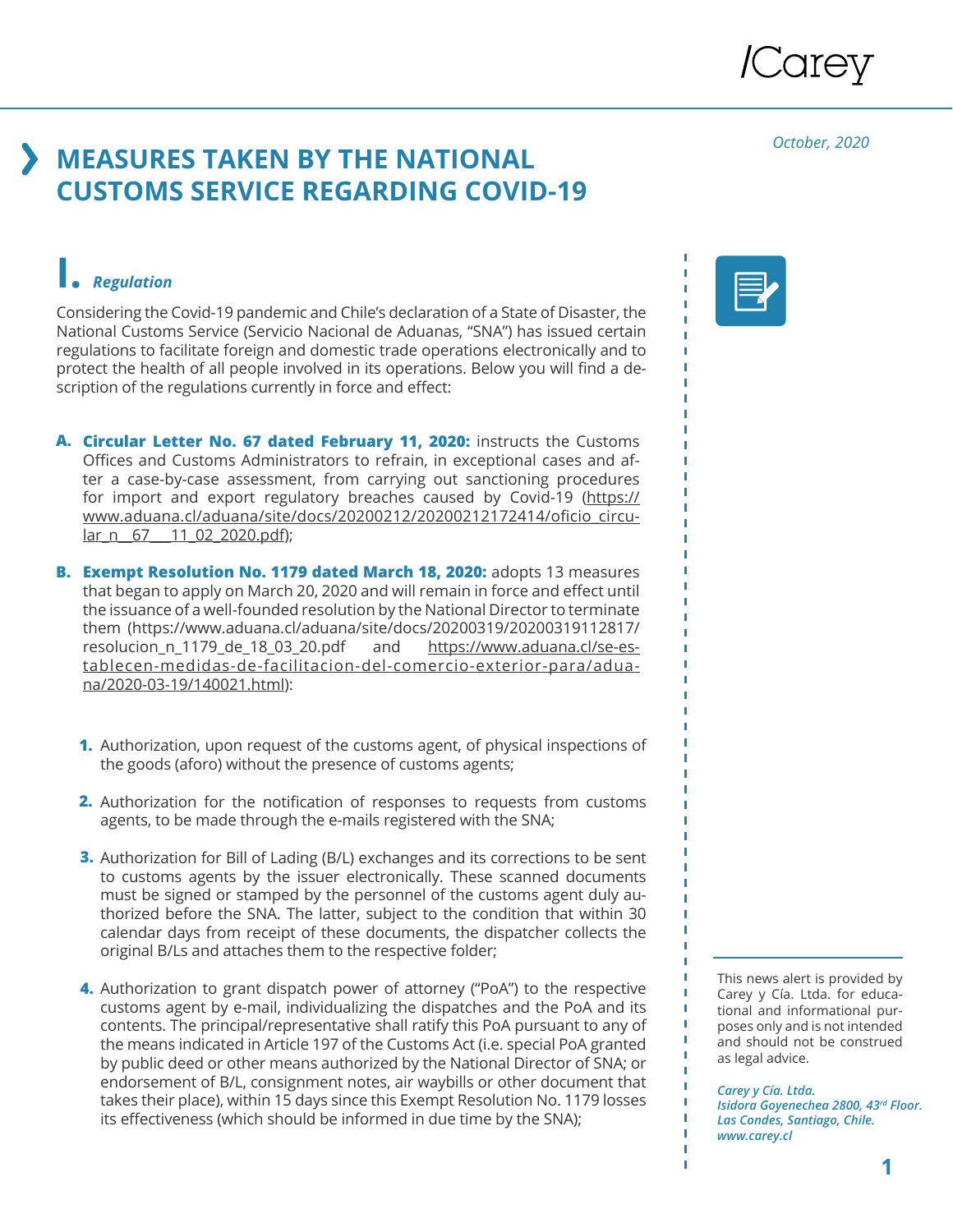п

Т T. Ï

- Authorization for remote work of customs agents and their assistants, and **5.** being understood that such places constitute their offices of habitual performance;
- Extension of the validity of customs cards that expire during the validity of **6.** this resolution, until September 30, 2020;
- **7.** Authorization for customs agents to receive by e-mail from consignors, consignees and other participants in the logistics chain, the basic documentation required to prepare and submit customs declarations. The latter, notwithstanding that within 30 calendar days after Exempt Res. 1179 losses its effectiveness, the dispatchers must collect the original documents;
- 8. Authorization for the Request for Amendment of Customs Document (Solicitud de Modificación de Documento Aduanero, "SMDA") and all supporting documentation to be submitted electronically. The response of approval or rejection shall be informed by e-mail to the sender. Note this authorization does not apply to the refund of duties regulated in paragraph a) of numeral 2.1.4 of Chapter IV of the Payments Manual (i.e. Refunds with Reasoning of the General Comptroller of the Republic);
- **9.** Authorization for withdrawal of goods from customs warehouses by customs agencies other than those responsible for clearance, through a simple PoA issued by the agent responsible for clearance to the one who will make the withdrawal. The principal must previously authorize or ratify this operation;
- **10.** Authorization to send the documents of the Legalization of Export Declarations by the customs agent by e-mail;
- **11.** Authorization for the sending of the documents of the effective arrival of the ship-manifest, by e-mail to the box designated by each Customs Office;
- **12.** Authorization for the documents regarding the application for issuance of a passenger (i.e. document issued by the SNA authorizing the owner of a vehicle who is a resident of the Regions of Arica and Parinacota, Tarapacá, Aysén and Magallanes, and the Province of Palena, Region of Los Lagos, to take his vehicle to the rest of the country for up to 90 calendar days, to be sent to the SNA by e-mail (https://www.aduana.cl/aduana-prorroga-vigencia-de-pasavantes/aduana/2020-03-24/155723.html); and
- **13.** Suspend the accounting of the deadlines of passengers, destinations of temporary admission and exit of cars and aircraft, which may expire during the validity of the Exempt Res. No. 1179, until the latter losses it effectiveness.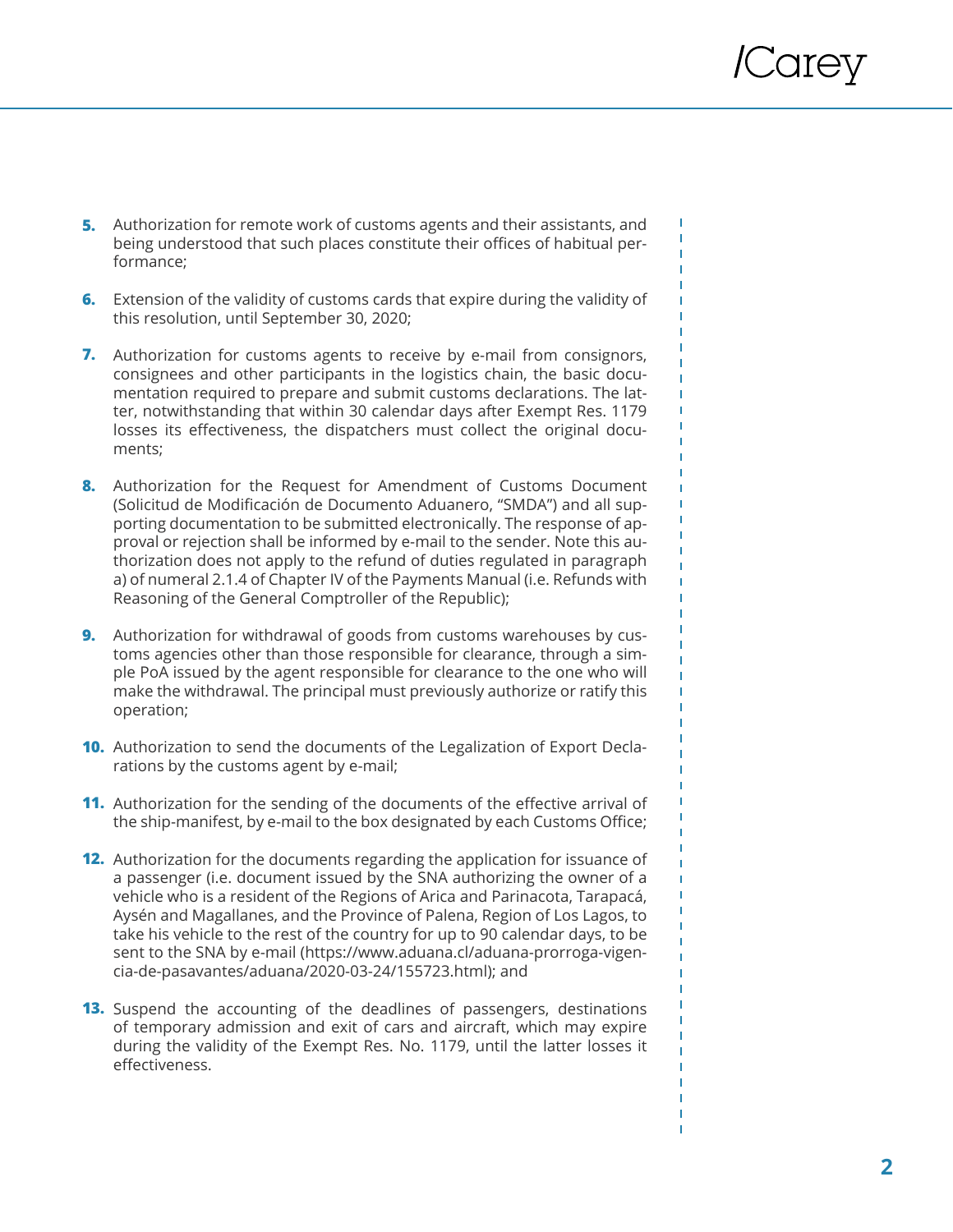Additionally, the SNA instructs the Regional Directorates and Customs Administrations to grant facilities to their users and to coordinate with foreign trade operators processing customs procedures electronically.

- **C. Exempt Resolution No. 1208 dated March, 19 2020:** establishes internal management measures in the SNA to be carried out by its officials and the control tasks to be performed by the heads and officials responsible in the context of Covid-19 (document not available on the SNA website. It was requested by means of transparency);
- **D. Exempt Resolution No. 2262 dated March 20, 2020:** establishes a temporary procedure for the import of goods whose FOB value exceeds USD 3,000, through International Express or Express Delivery Companies (Empresas de Envíos de Entrega Rápida o Expreso Internacional, EEER) (https://drive.google. com/file/d/1IeTuyeIsu2ueY0Sjbs8EU8mkzgyIGJ\_g/view);
- **E. Circular Letter No. 120 dated March 26, 2020:** clarifies Exempt Res. No. 1179 to specify that e-mails registered with the SNA must be used to make corrections and/or exchange B/L (indicated in letter B. (iii) above), and keep emails stamped and/or signed in the respective folders (https://www.aduana.cl/oficio-circular-n-120-26-03-2020/aduana/2020-03-26/160010.html);
- **F. Exempt Resolution No. 1313 dated March 26, 2020:** establishes a simplified procedure to import critical goods by any means of transportation and shipping company. The determination of which goods correspond to critical goods is determined by the Chilean health authority. It also provides for the application of certain rules included in the "Disaster Contingency Plan" approved by Exempt Resolution No. 3041 dated 26 April 2012 to goods donated on the occasion of a state of disaster to the State, natural or legal persons of public law, foundations or corporations of private law and universities recognized by the State and certified by the Ministry of the Interior (https://www.aduana.cl/aduana/site/ docs/20200326/20200326110017/res1313\_26\_03\_20.pdf and https://www.aduana.cl/simplifican-tramites-de-importacion-de-insumos-criticos-para-controlar/aduana/2020-03-26/130457.html);

A reference list of these critical goods and a list of tariff reduction applicable to such critical goods pursuant to trade agreements executed by Chile can be found at the following link: https://www.aduana.cl/listado-referencial-de-clasificacion-arancelaria-de-mercancias-criticas/aduana/2020-03-26/162444.html;

**G. Circular Letter No. 121 dated March 26, 2020:** repeats and clarifies certain instructions on the processing of certificates of origin to request tariff preferences currently in force and effect (https://www.aduana.cl/aduana/site/ docs/20200102/20200102101702/of\_\_circ\_\_121\_\_\_26\_03\_2020\_sdt.pdf);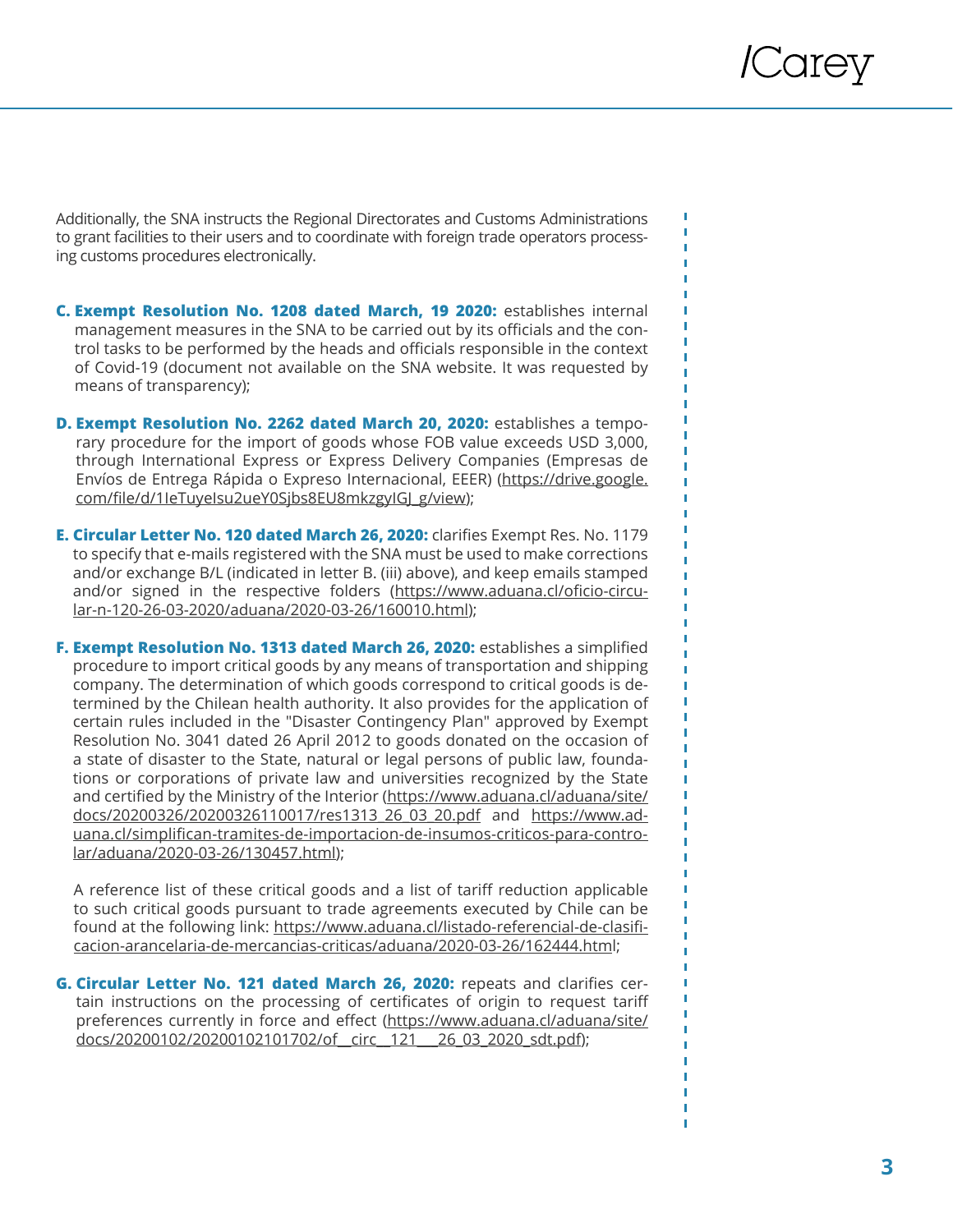f,

п

- **H. Circular Letter No. 129 dated April 1, 2020:** complements instructions for the customs reimbursements set forth in Exempt Res. No. 5394 dated November 22, 2019. The SNA instructs the Customs Offices and Customs Administrators to send to certain emails the cases of resolutions under which the refund of customs duties proceeds and that have not been made, so that the Chilean Treasury can regularize this situation for the benefit of the taxpayer (https://www.aduana.cl/aduana/site/docs/20200401/20200401155454/oficio\_n\_\_129\_\_\_01\_04\_2020.pdf);
- **I. Circular Letter No. 131 dated April 1, 2020:** complements Circular Letter No. 121 dated March 26, 2020 mentioned above, informing new measures adopted by certain countries regarding certificates of origin and how the SNA shall operate (https://www.aduana.cl/aduana/site/docs/20200102/20200102101702/ oficio\_circular\_131.pdf);
- **J. Exempt Resolution No. 1377 dated April 1, 2020:** modifies Exempt Resolution No. 1179 mentioned above, including a new article 2 that allows the submission of applications to the SNA, by individuals and State Administration bodies, by e-mail (oficinapartesdna@doc.aduana.cl). The measure will remain in force and effect until the issuance of a resolution by the National Director by means of which losses it effectiveness (https://www.aduana.cl/aduana/site/docs/2020010 3/20200103160956/1377\_2020\_oficina\_de\_partes.pdf);
- **K. Exempt Resolution No. 1409 dated April 3, 2020:** authorizes Empresa Nacional del Petróleo (ENAP) to carry out measurements of crude oil and derivative tanks without the physical presence of inspection agencies, which will perform discharge calculations remotely. It also orders that a copy of this resolution must be included in the corresponding dispatch folders and that the Declarations of Entry (DIN) must include an observation named "Contingency COVID-19". The instructions of this Exempt Resolution are effective as of April 3, 2020 (https://www.aduana.cl/ resolucion-exenta-1409-03-04-2020/aduana/2020-04-03/083826.html);
- **L. Circular Letter No. 134 dated April 8, 2020:** informs on the application of Exempt Resolution No. 2415 dated February 20, 2014 issued by the Undersecretary of the Interior (S) to the goods donated on the occasion of the state of disaster, whose import procedure is temporarily regulated by the Exempt Resolution No. 1313 abovementioned. The circular letter would include certain pages of the Exempt Res. of the Undersecretary of the Interior (S) (https://www.aduana.cl/ oficio-circular-n-134-08-04-2020/aduana/2020-04-08/111153.html);
- **M. Circular Letter No. 135 dated April 13, 2020:** standardizes the instructions for customs processes of donations in a state of disaster (https://www.aduana. cl/oficio-circular-n-135-13-04-2020/aduana/2020-04-13/141533.html);
- **N. Circular Letter No. 139 dated April 16, 2020:** complements Circular Letter No. 121 dated March 26, 2020 and Circular Letter No. 131 dated April 1, 2020 mentioned above, informing new measures adopted by certain countries regarding certificates of origin and how the SNA shall operate (https://www.aduana.cl/ aduana/site/docs/20200102/20200102101702/of\_circ\_139\_de\_16\_04\_2020.pdf);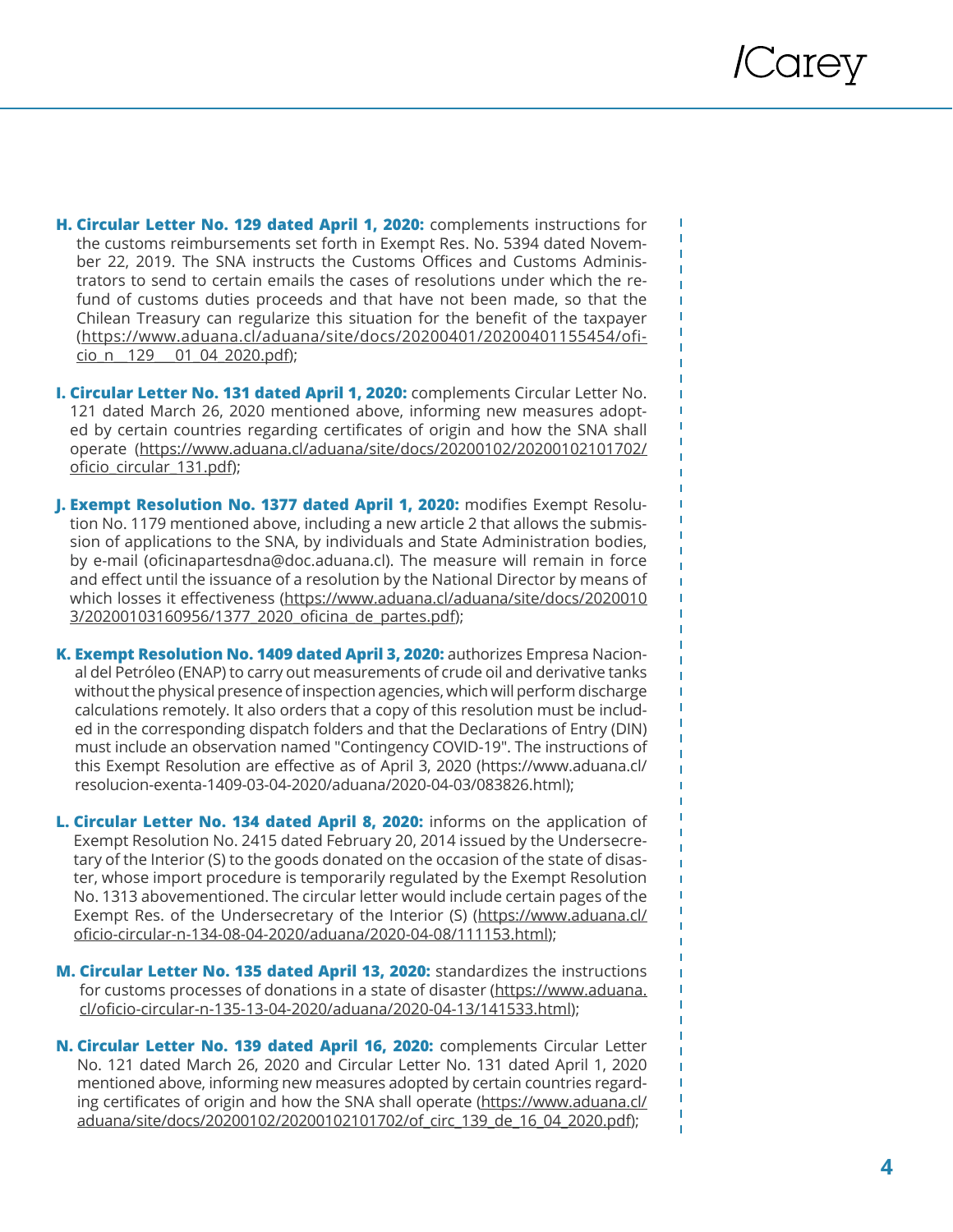П

п I

- **Ñ. Exempt Resolution No. 1156 dated April 17, 2020:** amends Exempt Reso lution No. 1556. Particularly: (a) complements number 3 of Article 1 (i.e. Bill of Lading (B/L) exchanges and its corrections are sent electronically); and (b) pro vides special instructions with respect to the breaches of the particular ware house regime (regimen de alamacén particular) derived from Covid-19, which will be considered as force majeure (caso fortuito) –SNA's previous analysis-, and that the abandonment presumption of article 136 and subsequent articles of the Customs Ordinance may not be applied, or, if already applied, exempt or reduce the additional charge of article 154 of the same Ordinance (https://www. aduana.cl/aduana/site/docs/20200103/20200103160956/res1556.pdf);
- **O. Exempt Resolution No. 1559 dated April 17, 2020: establishes instructions** for the deferred payment of Value Added Tax ("VAT") by certain importers as provided by Supreme Decree No. 420 of the Ministry of Finance published in the Official Gazette on April 1, 2020 (i.e. (i) micro, small and medium sized com panies under article 14 letter D of the Income Tax Law, who may defer payment of VAT in 12 payments beginning in July 2020; and (ii) VAT payers whose annu al income exceeds 75,000 Unidades de Fomento ("UF") and does not exceed 350,000 UF, who may defer payment of VAT in 6 payments beginning in July 2020). The SNA provides that the Chilean Internal Revenue Service (Servicio de Impuestos Internos, "SII") must previously inform the SNA the list of taxpayers who will be eligible for this benefit, and that this form of deferred VAT payment may be made for all import declarations, with the sole exception of Import Dec larations and Simultaneous Payments (Declaraciones de Importación y Pago Simultáneo, DIPS) from courier companies. Finally, this Resolution states that those importers who have processed an import declaration between April 1 and the date of entry into force of Exempt Res. No. 1559, which is unpaid and who meet the requirements for deferred payment of VAT, may modify their import declaration by means of an SMDA (https://www.aduana.cl/resolucionexenta-1559-17-04-2020/aduana/2020-04-20/125554.html);
- **P. Exempt Resolution No. 1628 dated April 23, 2020:** modifies Exempt Reso lution No. 1179 abovementioned. Particularly, it incorporates a new numeral 14 to Article 1 of such Resolution, to allow the hearings referred to in numeral 2.3.1.7 of Chapter III of the Payments Manual (i.e. SNA procedures regarding fines and charges derived from import operations) to be conducted by video conference or other equivalent means (https://www.aduana.cl/resolucion-exenta-1628-23-04-2020/aduana/2020-04-23/141258.html);
- **Q. Circular Letter No. 144 dated April 23, 2020:** complements instructions of the abovementioned Exempt Resolution No. 1559. Particularly, it states that re garding numeral 7 of Exempt Resolution No. 1559, only those import declara tions that are unpaid between 1 and 17 April 2020, and whose importer/taxpay er complies with the requirements for deferred payment of VAT, may manually process an SMDA to benefit from the provisions of numeral 4 of Exempt Reso lution No. 1559 and send the documents to the mails defined by each Regional Customs Office (https://www.aduana.cl/oficio-circular-n-144-23-04-2020/aduana/2020-04-23/172239.html);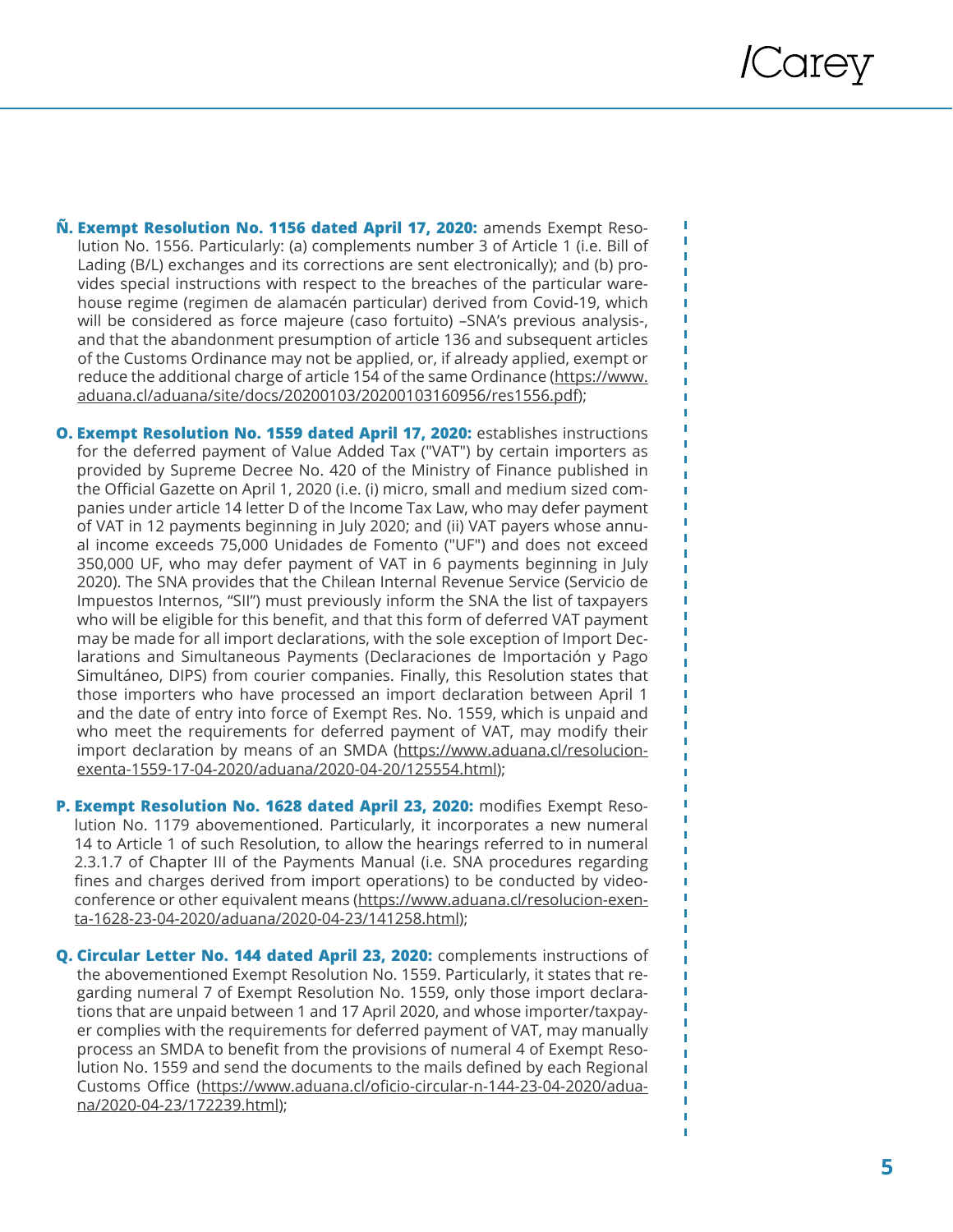п

т

- **R. Circular Letter No. 155 dated April 30, 2020:** complements Circular Letter No. 121 dated March 26, 2020, Circular Letter No. 131 dated April 1, 2020, and Circular Letter No. 139 dated April 16, 2020 mentioned above, informing new measures adopted by certain countries regarding certificates of origin (https://www.aduana. cl/oficio-circular-n-155-30-04-2020/aduana/2020-05-04/132402.htm l);
- **S. Circular Letter No. 167 dated May 19, 2020:** complements Circular Letter No. 121 dated March 26, 2020, Circular Letter No. 131 dated April 1, 2020, Cir cular Letter No. 139 dated April 16, 2020, and Circular Letter No. 155 dated April 30, 2020 mentioned above, informing new measures adopted by certain countries regarding certificates of origin (https://www.aduana.cl/aduana/site/ docs/20200102/20200102101702/oficio\_circular\_167\_de\_19\_05\_2020\_contin gencia.pdf);
- **T. Exempt Resolution No. 1924 dated May 28, 2020:** authorizes Empresa Corre os de Chile to redirect its postal shipments from the ports of Valparaiso and San Antonio to the Metropolitan Customs Office (Aduana Metropolitana). The redestination procedure described in the regulation will be transitory, and will enter in force and effect from its publication in the Official Gazette (https://www. aduana.cl/aduana/site/docs/20200103/20200103160956/resol\_postal.pdf);
- **U. Circular Letter No. 174 dated May 29, 2020:** informs certain regulations of the Chilean Institute of Public Health (Instituto de Salud Pública, "ISP") for the importation of goods subject to sanitary control. The SNA informs the ISP regu lations for the importation of medicines, cosmetics, medical devices, pesticides for sanitary use, diagnostic tests/kits to detect Covid-19, soaps, alcohol gel, masks, etc., for commercial and/or personal use, and whether they require or not a Certificate of Customs Destination (Certificado de Destinación Aduanera, "CDA") -and the authorization/resolution authorizing the Use and Disposal in case of commercial distribution of such goods-, as well as the platforms to be used by the importers (https://www.aduana.cl/oficio-circular-n-174-29-05-2020/ aduana/2020-05-29/150918.html);
- **V. Circular Letter No. 185 dated June 9, 2020:** instructs on the scope of Ex empt Res. No. 1556 dated April 17, 2020. Particularly, the official letter states that Regional Directors and Customs Administrators of the SNA may assess to reduce or exempt from the surcharge provided for in article 154 of the Cus toms Ordinance, considering that Covid-19 is a circumstance that may qualify as a force majeure, those particular warehouses (i) that are expired on April 17, 2020 - date of Exempt Res. No. 1556 - and (ii) that expire after April 17, 2020 (https://www.aduana.cl/aduana/site/docs/20200102/20200102101702/185\_20 20\_circular.pdf);
- **W. Exempt Resolution No. 2082 dated June 15, 2020:** temporarily regulates the instructions for filling out import documents under certain systems (i.e. DIPS Cargo and Franchises, DIPS Travelers, DIPS Courier and SICOMEXIN), for goods entering the country by air and which are subject to sanitary control by the ISP. The Exempt Res. refers to the following goods: (i) goods of a commercial na ture, which will be distributed to third parties or which correspond to medical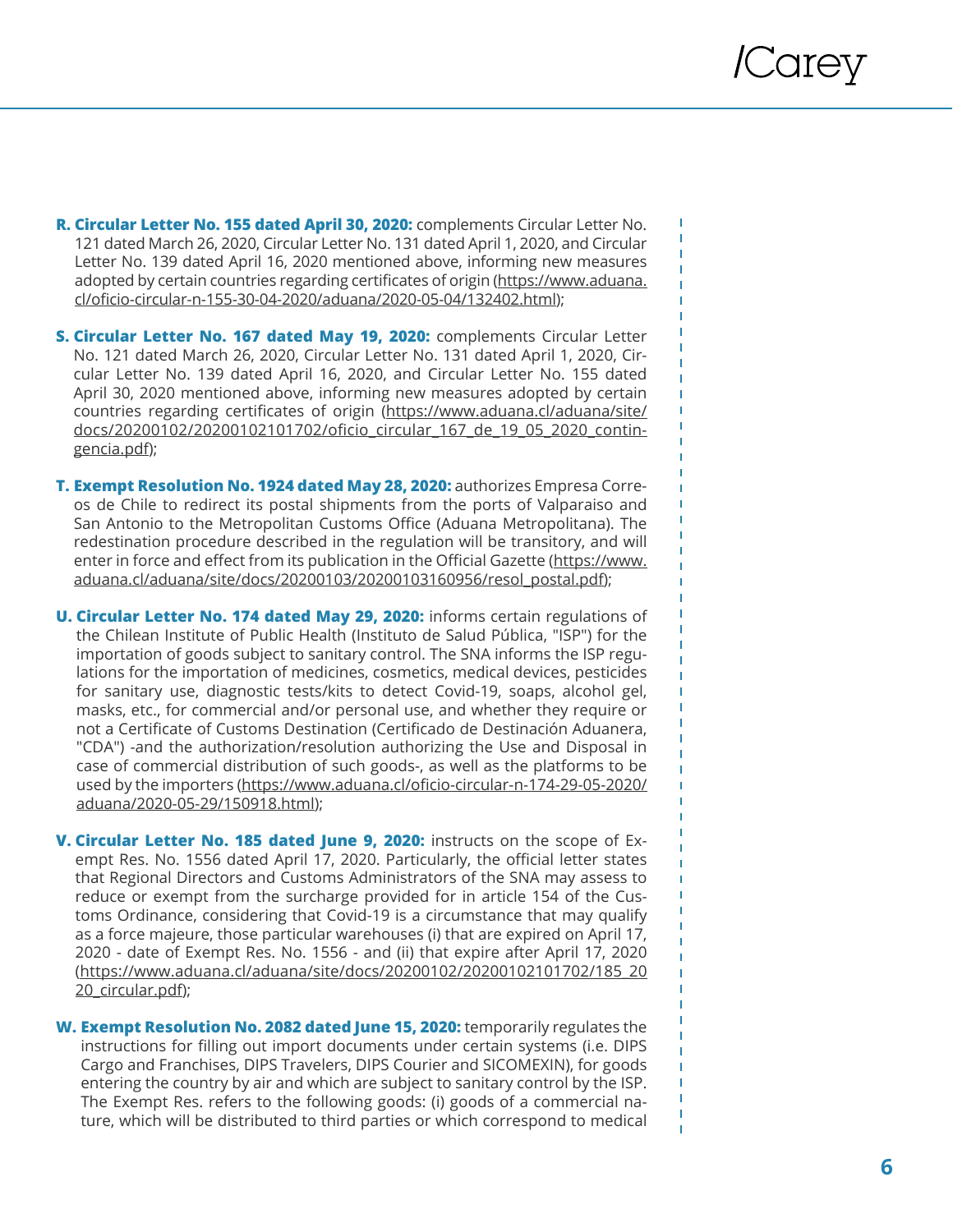П f,

п п

devices other than those in numbers (ii) and (iii) below; (ii) goods of a non-commercial nature, destined for the personal use of individuals, public institutions or companies for the care and protection of their workers (i.e. diagnostic tests, soap, alcohol gel, gloves, safety glasses and thermometers); and (iii) goods of a non-commercial nature which ISP has exempted from the obligation to obtain a CDA (i.e. masks, cosmetics in a quantity of less than 10 units and up to 3 imports per year) (https://www.aduana.cl/resolucion-exenta-2082-15-06-2020/ aduana/2020-06-16/105209.html);

- **X. Circular Letter No. 196 dated June 18, 2020:** specifies certain instructions regarding numeral 14 of Exempt Res. No. 1179, included by means of Exempt Res. No. 1556 above. It reiterates that the consideration of a force majeure to evaluate a presumption of abandonment of particular warehouses may apply to import warehouses that have expired as of the date of the Exempt Res. No. 1556, as well as to those that will expire during the health contingency. It also establishes certain procedures to respond to requirements related to this matter (https://www. aduana.cl/oficio-circular-n-196-18-06-2020/aduana/2020-06-18/142832.html).
- **Y. Circular Letter No. 200 dated June 23, 2020:** complements Circular Letter No. 121 dated March 26, 2020, Circular Letter No. 131 dated April 1, 2020, Circular Letter No. 139 dated April 16, 2020, Circular Letter No. 155 dated April 30, 2020 and Circular Letter No. 167 dated May 19, 2020 mentioned above, informing new measures taken by Indonesia regarding certificates of origin (https://www.aduana.cl/aduana/ site/docs/20200102/20200102101702/oficio\_circular\_200\_23\_06\_2020.pdf);
- **Z. Circular Letter No. 213 dated July 3, 2020:** regarding Exempt Resolution No. 1559 and Circular Letter No. 144 mentioned above, the SNA states that under Decree No. 1043 of the Ministry of Finance published in the Official Gazette on July 3, 2020, which amends Decree No. 402 of the Ministry of Finance, the deadlines for payment of VAT of July, August and September 2020 are extended for certain taxpayers whose average operations declared before the SII during April, May and June 2020, adjusted, have decreased by at least 30% with respect to the average operations declared in the same period of 2019. Considering the foregoing, the SNA notes that it expects to receive from the SII the payroll of those taxpayers who may defer the payment of VAT on imports made between July, August and September 2020, and that it will extend the term of Exempt Resolution No. 1559 in due time (https://www.aduana.cl/oficio-circular-n-213-03-07-2020/ aduana/2020-07-03/152647.html);
- **AA. Exempt Resolution No. 2294 dated July 9, 2020:** approves certain electronic procedure for the distribution of the remainder regulated in paragraph 3.10, Section A, Appendix X, Chapter III of the Compendium of Customs Regulations, referring to the hearings for the allocation of the remainder to natural or legal persons registered in the Registry of Importers and Exporters of Substances that Deplete the Ozone Layer and/or the Registry of Importers and Exporters of Controlled Substances, as applicable (https://www.aduana.cl/aduana/site/ docs/20200103/20200103160956/2294\_20.pdf);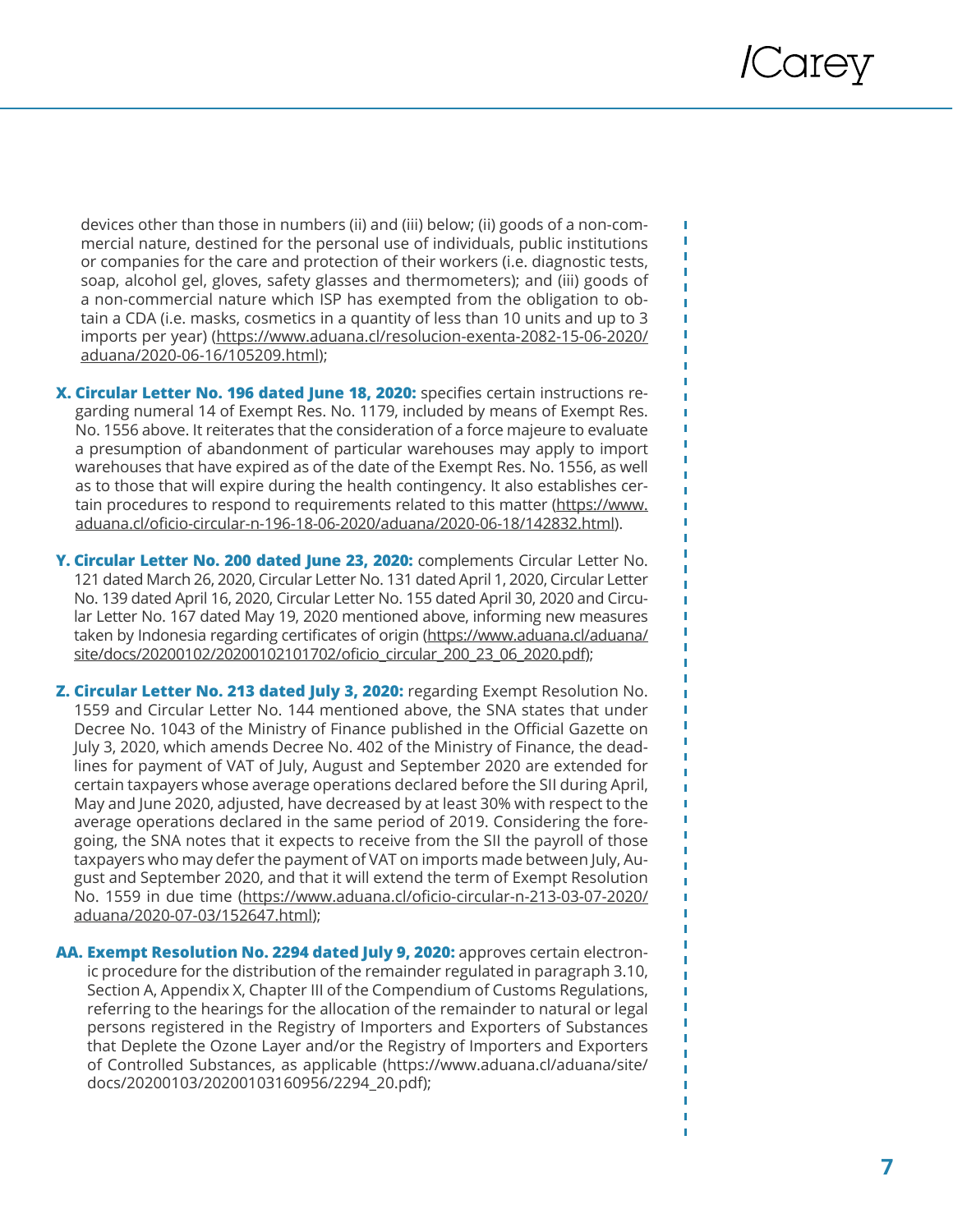п

п

T. f.

- **BB. Exempt Resolution No. 2308 dated July 13, 2020:** modifies Exempt Res olution No. 1559 abovementioned, according to Resolution No. 77 of 2020 of the SII. In particular, the SNA states that SMEs whose average operations declared before the SII during April, May and June 2020, adjusted, have de creased at least 30% with respect to their average sales declared in the same period of 2019, may defer the payment of VAT in the import declarations ac cepted for processing during July, August and September 2020, as follows (i) those taxpayers who, as of July 3, 2020, comply with article 14 letter D) of the Income Tax Law, may pay VAT in 12 equal and adjusted monthly install ments as of October 2020; and (ii) those VAT taxpayers whose income ex ceeds 75,000 UF but does not exceed 350,000 UF, may pay VAT in 6 equal and adjusted monthly installments as of October 2020. The SII will report the list of taxpayers that fulfill these requirements. Finally, the procedure to ac cess the deferral of VAT payment before the SNA is regulated by Exempt Res olution No. 1559 (https://www.aduana.cl/resolucion-exenta-2308-13-07-2020/ aduana/2020-07-14/114058.html);
- **CC. Exempt Resolution No. 2363 July 21, 2020:** modifies the Compendium of Customs Regulations and Exempt Resolution No. 3300 dated July 31, 2018. Exempt Resolution No. 2363: (i) extends the deadline for submission of SMDA for import destinations carried out in 2018 and 2019 that must adjust the val ue of goods for royalties and license fees, until September 30, 2020, which may be submitted electronically as of August 24, 2020; and (ii) SMDAs that have been submitted manually to the SNA, are considered validly submitted and must be processed. This resolution shall enter in force and effect since its publication in the Official Gazette (<u>https://www.aduana.cl/resolucion-exen-</u> ta-2363-21-07-2020/aduana/2020-07-24/140724.html);
- **DD. Circular Letter No. 235 dated July 28, 2020:** complements Circular Letter No. 121 dated March 26, 2020, Circular Letter No. 131 dated April 1, 2020, Cir cular Letter No. 139 dated April 16, 2020, Circular Letter No. 155 dated April 30, 2020, Circular Letter No. 167 dated May 19, 2020, Circular Letter No. 200 dated June 23, 2020 abovementioned, and certain exempt resolutions, in forming new measures adopted by certain countries regarding certificates of origin (https://www.aduana.cl/aduana/site/docs/20200102/20200102101702/ of circular 235 de 28 07 2020.pdf);
- **EE. Circular Letter No. 253 dated August 11, 2020:** informs on new measures taken by Turkey regarding certificates of origin (https://www.aduana.cl/aduana/ site/docs/20200102/20200102101702/of circular\_253\_de\_11\_08\_2020.pdf);
- **FF. Exempt Resolution No. 2575 dated August 19, 2020:** updates the SM DA's electronic proceeding instructions, including a new Appendix 4 to Chap ter V of the Compendium of Customs Regulations and certain provisions of the Payments Manual. The latter is in connection with Exempt Res. No. 1179 above and Exempt Res. No. 2189 dated June 30, 2020. Exempt Res. No. 2575 enters into force on August 24, 2020 (https://www.aduana.cl/resolucion-exenta-2575-19-08-2020/aduana/2020-08-20/151815.html);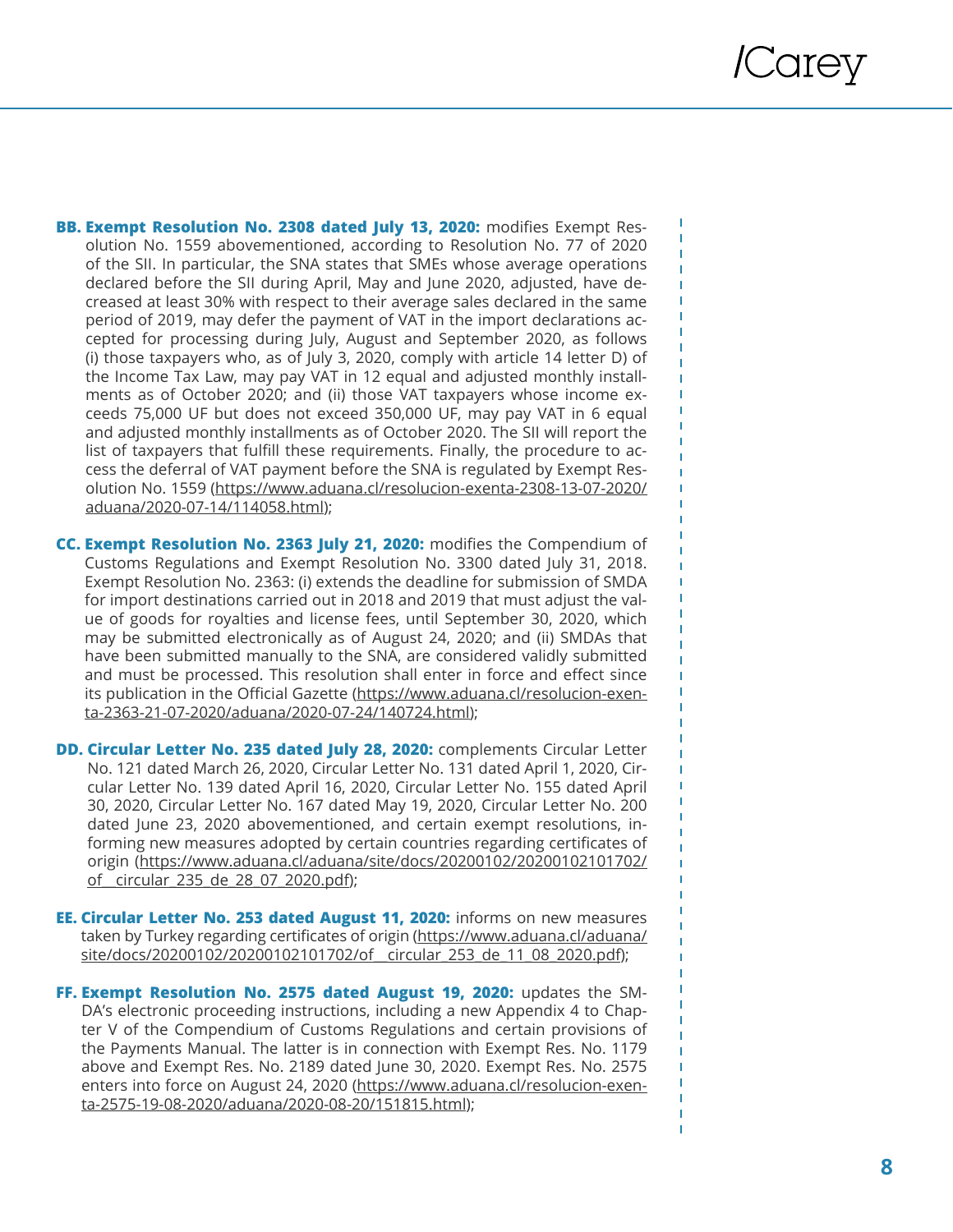П f,

Ï T f,

- **GG. Official Letter No. 266 dated August 21, 2020:** informs amendments to the Compendium of Customs Regulations and the Manual of Payments made by Exempt Res. No. 2575 above. Informs operational proceedings of the SNA to process the SMDAs presented in electronic form (https://www.aduana.cl/oficio-circular-n-266-21-08-2020/aduana/2020-08-21/140522.html). Additionally, at the following link you can review further details of this matter: https://www. aduana.cl/facilitacion-del-comercio-exterior-aduanas-automatiza-nuevo-tramite/aduana/2020-08-22/220254.html;
- **HH. Official Letter No. 272 dated August 26, 2020:** informs on new measures taken by Ecuador regarding certificates of origin (https://www.aduana.cl/aduana/ site/docs/20200102/20200102101702/oficio\_circular\_272\_del\_26\_08\_2020.pdf);
- **II. Exempt Resolution No. 2681 dated August 31, 2020:** regulates the import of goods that are subject to the benefits established by the Law on Donations for Micro, Small and Medium-sized Enterprises (SMEs) (https://www.aduana.cl/ resolucion-exenta-2681-31-08-2020/aduana/2020-08-31/171159.html); and
- **JJ. Oficio Circular N° 278 de 2 de septiembre 2020:** informa manual de aplicación electrónica de SMDA, complementando lo dispuesto por la Res. Exenta N° 2575 y el Oficio Circular N° 266 señalados más arriba (https://www.aduana.cl/ oficio-circular-n-278-02-09-2020/aduana/2020-09-02/160730.html).
- **KK. Official Letter No. 284 dated September 9, 2020:** informs on new measures taken by Colombia regarding certificates of origin (https://www.aduana. cl/aduana/site/docs/20200102/20200102101702/oficio\_284\_09\_09\_2020.pdf).
- **LL. Official Letter No. 296 dated September 21, 2020:** communicates instructions to fill in the SMDA for the field "Customs" in the declarations of entry that remain in a pending state in the computer system "Sicomexin", complementing the information indicated in the Exempt Res. N° 2575 and the Circular Letter N° 266 mentioned above (https://www.aduana.cl/oficio-circular-n-296-21-09-2020/aduana/2020-09-23/115738.html).
- **MM. Exempt Resolution No. 2865 dated September 24, 2020:** modifies Exempt Res. N° 1179 mentioned above. In particular, Exempt Res. No. 2865: (i) modifies numeral 6° of Article 1, extending the validity of the customs cards until 15 days after Exempt Res. N° 1179 is left without effect; and (ii) includes a new numeral 14 to Article 1, allowing those operators subject to the disciplinary jurisdiction of the SNA, to make presentations by electronic means in the disciplinary proceedings against them. Exempt Resolution No. 2865 enters into force and effect as of its publication in the Official Gazette (https://www.aduana.cl/aduana/site/docs/20200103/20200103160956/resol\_2865\_24\_09\_2020.pdf).
- **NN. Exempt Resolution No. 2870 dated September 25, 2020:** updates the instructions for processing SMDAs for exit declarations in "Authorized for Processing (Autorizado a Trámite)" status (DUS-AT). The submission of documentation supporting the SMDA will be subject to the provisions of Exempt Resolution N° 1179. Once said resolution ends its effectiveness, and until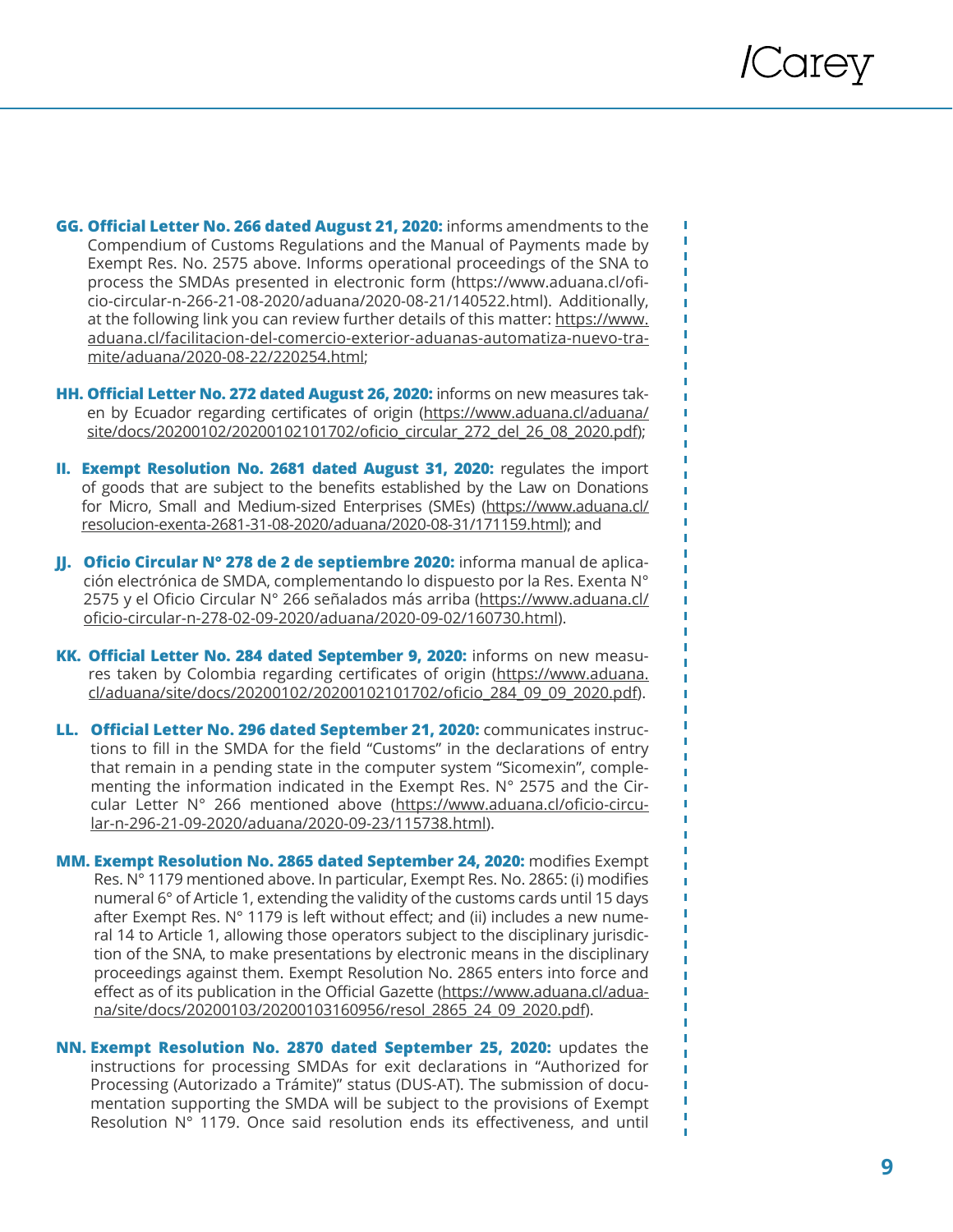f,

f.

an alternative means of sending documentation is established, users shall submit the request by the Filing Offices (Oficinas de Partes). These instructions enter into force on September 30, 2020 (https://www.aduana.cl/resolucion-exenta-2870-25-09-2020/aduana/2020-09-25/114402.html); and

- **ÑÑ. Circular Letter No. 305 dated September 30, 2020:** communicates the entry into force of Exempt Res. No. 2870, and attaches a manual for the application of this regulation (https://www.aduana.cl/oficio-circular-n-305-30-09-2020/ aduana/2020-09-30/153052.html).
- **OO. Circular Letter No. 312 dated October 8, 2020:** informs on new measures taken by Colombia regarding certificates of origin (https://www.aduana.cl/aduana/site/docs/20200102/20200102101702/oficio\_circular\_312\_ de\_08\_10\_2020.pdf).
- **PP. Circular Letter No. 329 dated October 19, 2020:** informs on new measures taken by Colombia regarding certificates of origin (https://www.aduana.cl/ aduana/site/docs/20200102/20200102101702/circular\_329\_de\_19\_10\_2020.pdf).
- **QQ. Circular Letter No. 337 dated October 26, 2020:** informs on the legal pronouncement of the SNA regarding the impossibility of accepting a SMDA to pay in one single payment the VAT, which payment had been previously deferred by means of the regulations issued by the SII related with Covid-19. The latter is notwithstanding to the powers of the General Treasury of the Republic (Tesorería General de la República), as VAT collector, to accept the waiver of the right to defer the payment of VAT and receive the payment thereof ([https://www.aduana.](https://www.aduana.cl/oficio-circular-n-337-26-10-2020/aduana/2020-10-26/165452.html) [cl/oficio-circular-n-337-26-10-2020/aduana/2020-10-26/165452.html](https://www.aduana.cl/oficio-circular-n-337-26-10-2020/aduana/2020-10-26/165452.html)); and
- **RR. Circular Letter No. 8 dated January 6, 2021:** informs on new measures taken by Colombia regarding certificates of origin ([https://www.aduana.cl/aduana/site/](https://www.aduana.cl/aduana/site/docs/20210104/20210104153226/oficio_circular_8_de_06_01_2021_contingencia_colombia.pdf) [docs/20210104/20210104153226/oficio\\_circular\\_8\\_de\\_06\\_01\\_2021\\_contingen](https://www.aduana.cl/aduana/site/docs/20210104/20210104153226/oficio_circular_8_de_06_01_2021_contingencia_colombia.pdf)[cia\\_colombia.pdf](https://www.aduana.cl/aduana/site/docs/20210104/20210104153226/oficio_circular_8_de_06_01_2021_contingencia_colombia.pdf)).

### **II.** *Import or export of goods*

To date, there is no formal resolution issued by the SNA restricting the import of goods into Chile. However, considering the regulations and/or measures adopted by the Chilean health authority, note the SNA could issue particular import regulations related with Covid-19.

## **III.** *Market practice*

The SNA would have adopted the use of masks in the port and air systems. Additionally, there would have been a strengthened control on truckers/transporters entering into Chile after the border closure on March 18, 2020 and the sanitary cordons that have been set up in the country.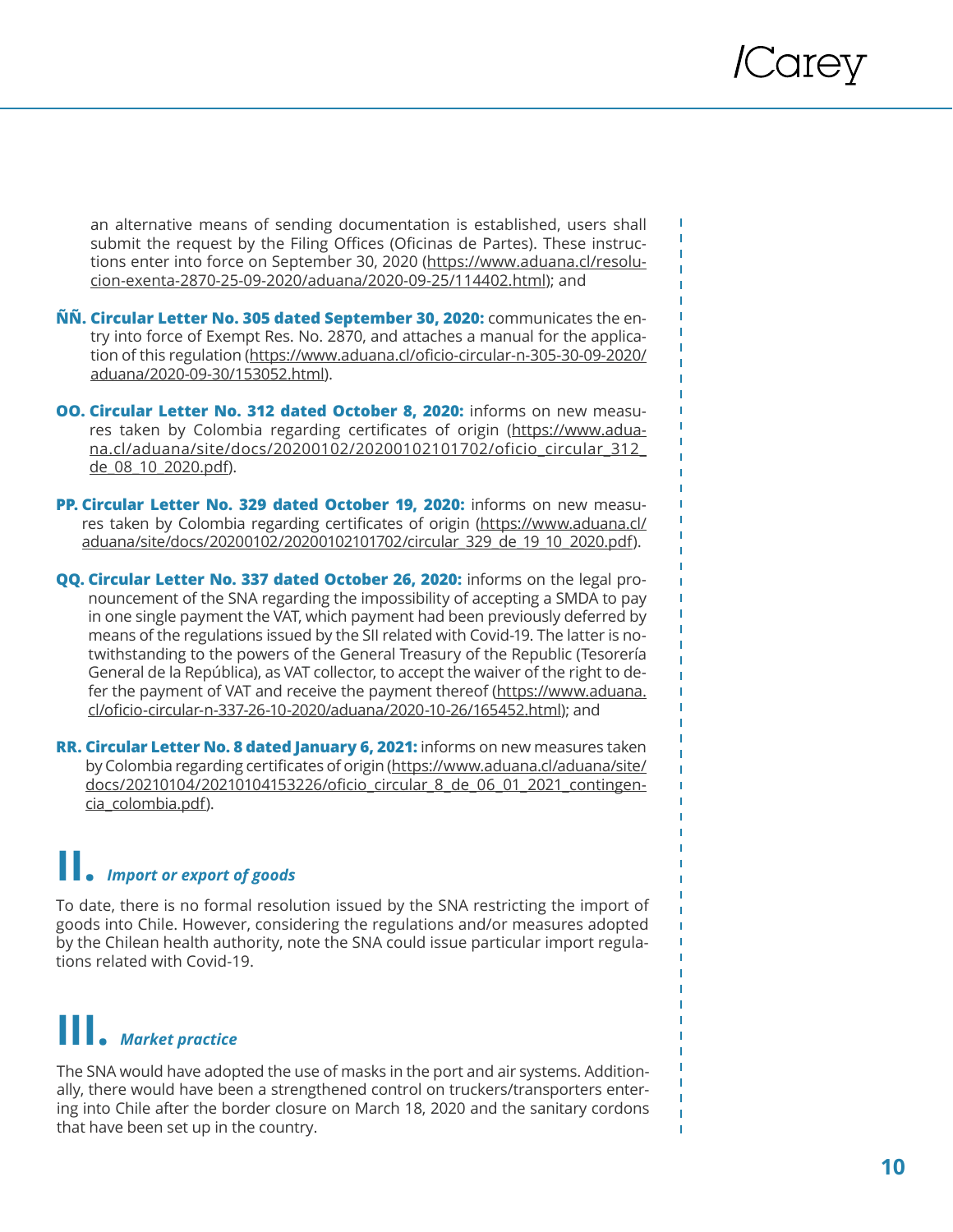On the other hand, please note Exempt Resolution No. 487 dated January 31, 2020, which regulates the submission and conservation of dispatch folders (car petas de despacho) by customs agents, consignors and consignees with a license to clear, and cabotage and export agents electronically, prior accreditation with the SNA (https://www.aduana.cl/aduana/site/docs/20200103/20200103160956/ resol\_n\_487\_31\_01\_2020.pdf).This resolution will enter in force and effect on March 31, 2020.

Through Exempt Res. No. 1380 of April 1, 2020, the SNA amended Exempt Res. No. 487 regarding the request and receipt of electronic dispatch folders ("EDF"), and the digitization of the backside of documents only if they have content. This Exempt Res. No. 1380 entered into force retroactively on March 31, 2020 (https://www.aduana.cl/ aduana/site/docs/20200103/20200103160956/resol\_n\_1380\_01\_04\_2020\_cde.pdf). In the following link you can access the amended and restated text of the Exempt Res. No. 487 (https://www.aduana.cl/texto-refundido-de-la-res-n-487-del-31-01-2020/ aduana/2020-04-03/173253.html).

By means of Exempt Res. No. 2583 dated August 20, 2020, the SNA amends Ex empt Res. No. 487 above to (i) authorize the use of EDF to those applicants that have obtained a qualification of "With objections (A-)", subject to the correction of the detected gaps; and (ii) grant more time for the adaptation to the EDC. Ex empt Resolution No. 2583 entered into force retroactively on March 31, 2020, together with Exempt Resolution No. 487 (https://www.aduana.cl/aduana/site/ docs/20200103/20200103160956/resol\_\_2583\_2020.pdf).

On July 28, 2020, Exempt Resolution No. 1629 dated April 23, 2020 entered in force and effect, by means of which the SNA regulates a new procedure for the issuance of anticipated rulings (Resoluciones Anticipadas, i.e. official and bind ing pronouncements of the SNA prior to the processing of an import, export or re-entry destination on certain customs matters), which aims to reduce the deadlines for responses to applicants and to comply with the criteria of the World Customs Organization (WCO). A copy of the resolution and a notice of the SNA can be accessed at the following links: https://www.aduana.cl/aduana/site/ docs/20200103/20200103160956/res\_1629\_con\_apendice\_y\_anexos.pdf and https://www.aduana.cl/nuevo-procedimiento-para-emision-de-resoluciones-anticipadas-de-aduanas/aduana/2020-07-25/085903.html.

On August 26, 2020, the SNA issued Exempt Resolution No. 2640 by means of which it gives instructions on the electronic processing of requests for authorization of tempo rary exit and temporary exit for outward processing, applicable to the goods of sub paragraph i) and final paragraph of Article 114 of the Customs Ordinance (i.e. goods noted by the National Director of Customs and certain goods, which even though they cannot be identified in kind, are authorized by a founded resolution of the National Director of Customs). This regulation enters into force on August 31, 2020 for the Arica, Metropolitan and National Directorate customs; and on September 30, 2020 for the other customs (https://www.aduana.cl/resolucion-exenta-2640-26-08-2020/ aduana/2020-08-26/172603.html). Furthermore, by means of Official Letter No. 273 dated August 28, 2020, the SNA informs the partial entry into force and effect of Ex empt Res. No. 2640 and clarifies certain matters regarding such regulation (https:// www.aduana.cl/oficio-circular-n-273-28-08-2020/aduana/2020-08-28/165456.html).

п